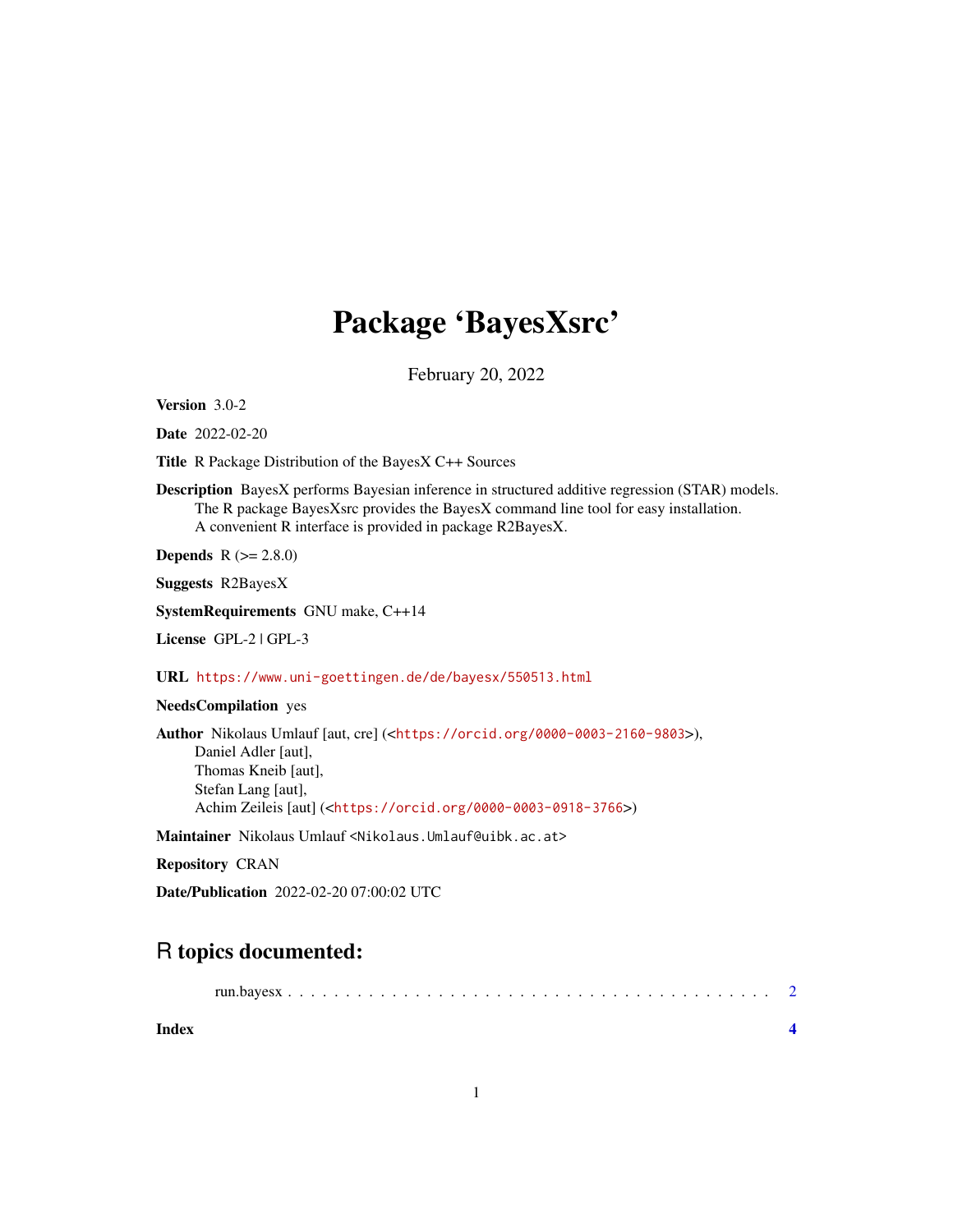<span id="page-1-0"></span>run.bayesx *Run BayesX*

#### Description

Run BayesX program files from R.

#### Usage

 $run.bayesx(prg = NULL, verbose = TRUE, ...)$ 

#### Arguments

| prg     | a file path to a <b>BayesX</b> program file. If set to NULL, <b>BayesX</b> will start in batch<br>mode. |
|---------|---------------------------------------------------------------------------------------------------------|
| verbose | should output be printed to the R console during runtime of <b>BayesX</b> .                             |
| $\cdot$ | further arguments to be passed to system.                                                               |

#### Details

Function uses [system](#page-0-0) to run BayesX within an R session.

#### Value

If a prg file is provided, the function returns a list containg information if BayesX was succesfully launched and how long the process was running.

#### Author(s)

Daniel Adler, Thomas Kneib, Stefan Lang, Nikolaus Umlauf, Achim Zeileis.

#### Examples

```
## Not run:
## create a temporary directory for this example
dir <- tempdir()
prg <- file.path(dir, "demo.prg")
## generate some data
set.seed(111)
n < - 200## regressor
dat \leq data.frame(x = runif(n, -3, 3))
## response
dat$y <- with(dat, 1.5 + sin(x) + rnorm(n, sd = 0.6))
```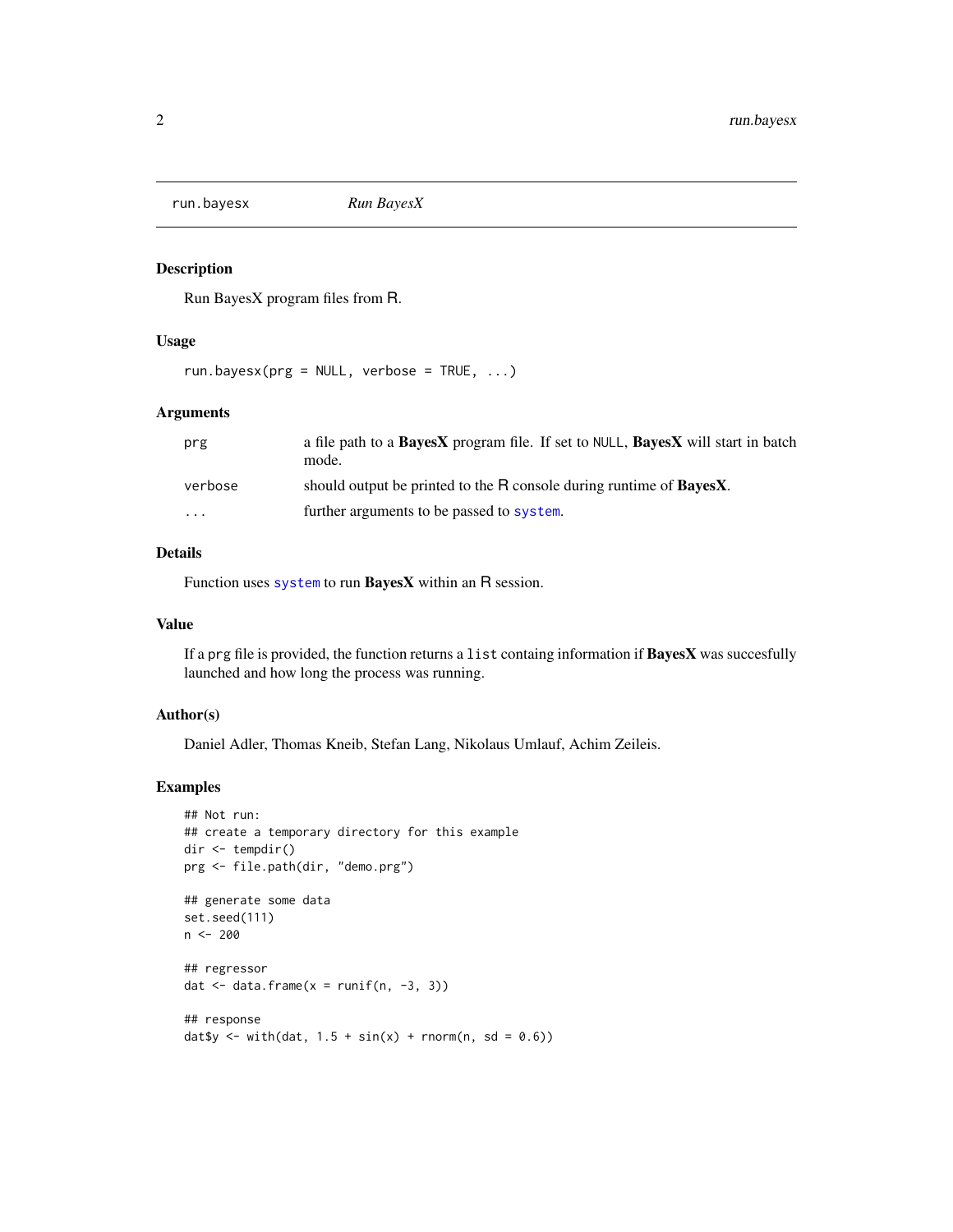#### run.bayesx 3

```
## write data to dir
write.table(dat, file.path(dir, "data.raw"),
 quote = FALSE, row.names = FALSE)
## create the .prg file
writeLines("
bayesreg b
dataset d
d.infile using data.raw
b.outfile = mcmc
b.regress y = x(psplinerw2,nrknots=20,degree=3), family=gaussian predict using d
b.getsample", prg)
## run the .prg file from R
run.bayesx(prg)
## End(Not run)
```